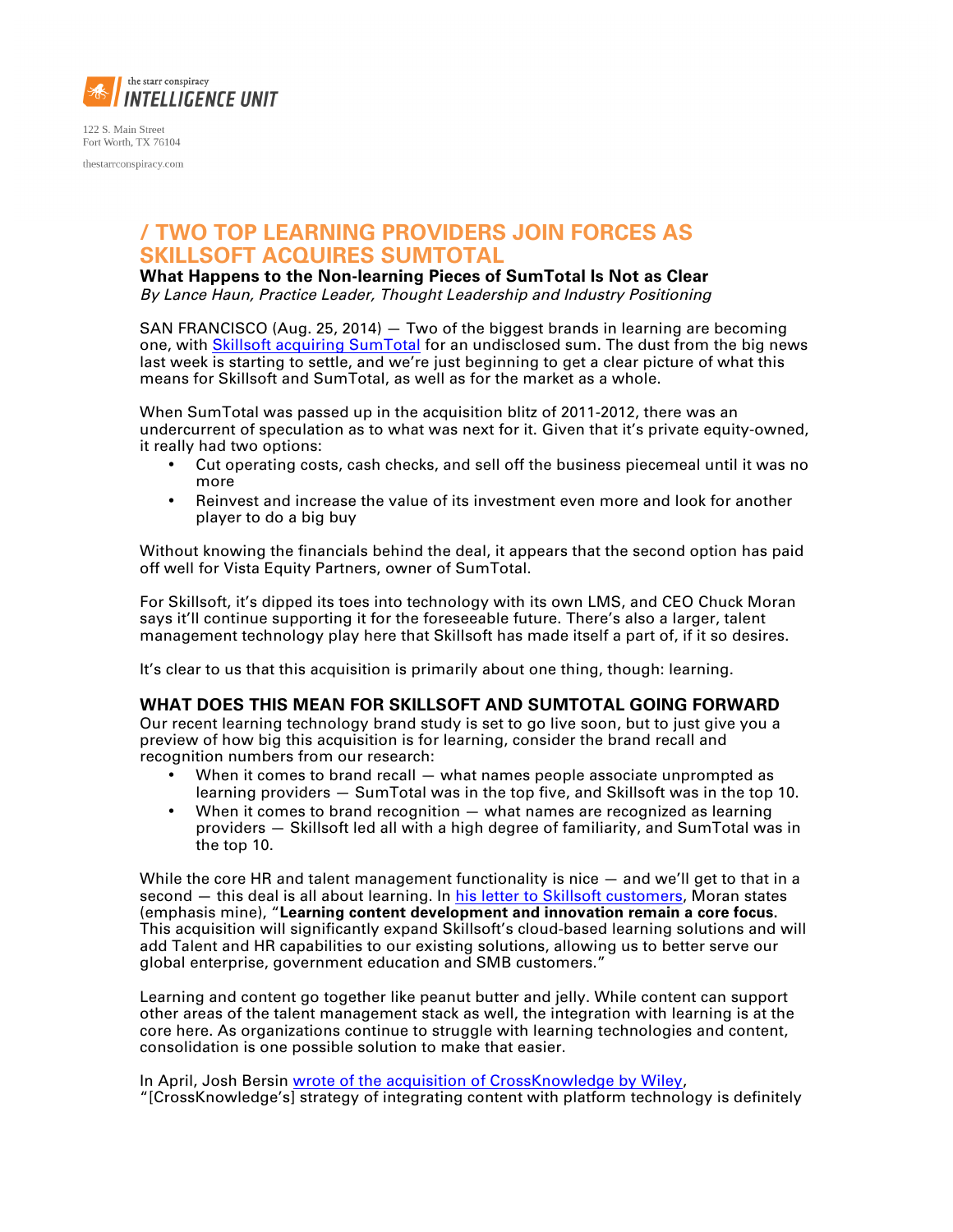the future. (Skillsoft has been trying to do this for years and has turned Skillport into a formidable platform of its own.)"

This is a new level of commitment to the idea that content and technology integration is becoming a more compelling pitch. Only time will tell if the new Skillsoft will be able to execute a vision that most have been unable to accomplish.

Speaking of the new company, we'd be a little shocked if Skillsoft didn't consider changing its name at some point. Maybe this concern stems from our marketing focus, but if it does plan on making a play in the broader talent management space, Skillsoft probably isn't the name it wants to go to war with.

I'd also be remiss if I didn't at least mention even the slight possibility of one of my favorite products being retired or sold off. SumTotal's elixHR platform is one of the most interesting solutions for dealing with the realities of HR technology: multiple, disparate systems that don't talk to each other or play nice. The platform brings in data from nearly any source and gives organizations a single source of truth — an alternative for single platform consolidation. If Skillsoft isn't committed to the talent management technology piece, it could be an attractive piece to sell to another second-tier provider.

Skillsoft, though, has many options going forward. It could compete to be the world's leading learning technology provider, or it could try its hand at being at the top of a second tier of talent management providers, with a compelling, learning-focused pitch. And its core content customers probably have very little to worry about right now, though their options for technology expansion should open up, too.

## **WHY IT MATTERS FOR THE INDUSTRY**

David Wentworth, senior learning analyst at Brandon Hall Group, put the immediat[e short](http://www.brandonhall.com/blogs/skillsoft-acquires-sumtotal-what-does-it-mean/)[term consequences of this deal into a clear light:](http://www.brandonhall.com/blogs/skillsoft-acquires-sumtotal-what-does-it-mean/)

"There are also questions around Skillsoft's partner network. There are a lot of LMS platforms pushing out Skillsoft content, not to mention a vast array of talent management partners. This will have a big impact on the market, and it will be interesting to see where all of these partnerships and rivalries end up."

Skillsoft's technology partners seem to be taking a wait-and-see approach to the news thus far. End-user pressure on both technology providers and Skillsoft will probably keep those partnerships in check for a while, but it will be interesting if Skillsoft starts to take a more aggressive approach to disadvantaging its new competitors.

Looking three to five years down the road is more interesting, though. Next year is going to be a period of intense client movement that has been simmering for years. While other big players in talent management have spent the last five years acquiring and consolidating technologies to prepare for it, the Skillsoft/SumTotal combination won't have that advantage. There simply won't be enough time to do big code refreshes, entire product overhauls, or robust integration activities.

After the acquisition closes, the company needs a clear path forward and a compelling pitch for both clients and prospects. How strong that pitch is will determine how worried other learning and talent management players should be. A learning-focused, talent management play  $-$  taking advantage of the relative strengths of both organizations  $$ could be worrying for a market that often sees learning as a key (or the key) component of talent management.

Vagueness about the future of SumTotal's talent management products outside of learning, the role of Skillsoft's own LMS, or the status of some of its long-running partnerships with now-competing providers could lead to a disaster at an incredibly inopportune time.